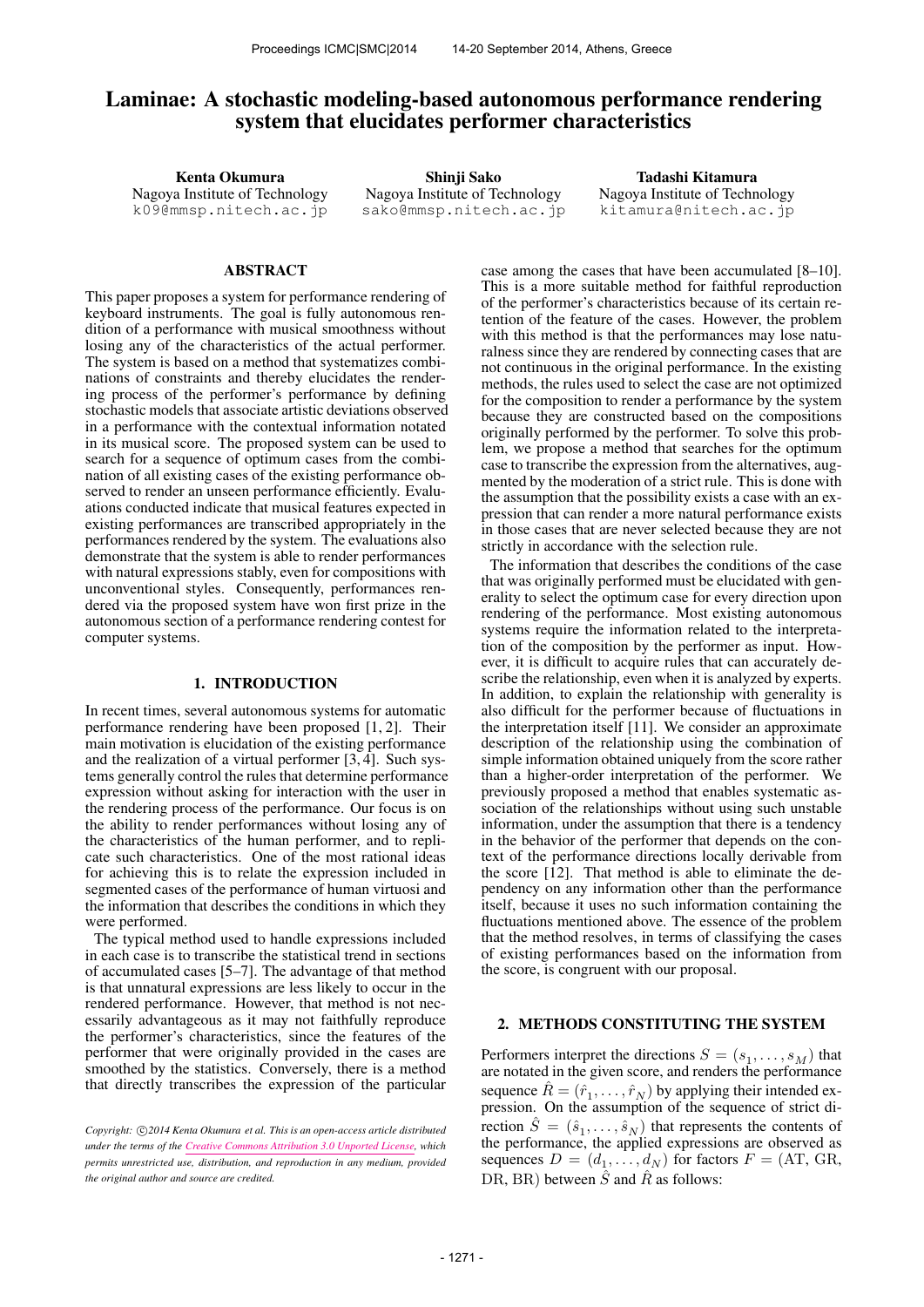#### Proceedings ICMC|SMC|2014 14-20 September 2014, Athens, Greece



Figure 1: Formation of context-dependent models.

- $D<sup>AT</sup>$  (Attack Timing): Timing of striking of the key in beats per quarter note.
- $D<sup>GR</sup>$  (Gatetime Ratio): The ratio of the time taken to depress a key in the performance to that note's length on the score. If the length of the performance is shorter than the score's instruction, the value is less than one.
- $D<sup>DR</sup>$  (Dynamics Ratio): Dynamics of keying in the ratio of the notated dynamics. The value is acquired in the same manner as  $D^{GR}$ .
- $D<sup>BR</sup>$  (Local BPM Ratio): Ratio of the beat's BPM to the average BPM of the performance.

These are the main ingredients of the performance expression that are utilized in the operation of the instrument under the artistic intention and physical constraints of the performer [13]. We also observe the difference in their quantities between the preceding feature quantities, since it is believed that the rendering of various quantities depend on the tendency of their preceding direction. In the case of performance  $\hat{r}_n$  and its direction  $\hat{s}_n$ , the feature quantities and such differences for the factors  $F$  are extracted by the following equations:

$$
d_n^F = \begin{cases} \begin{array}{c} \hat{r}_n^F - \hat{s}_n^F, \quad F = \text{AT} \\ \hat{r}_n^F / \hat{s}_n^F, \quad F = (\text{GR}, \text{DR}, \text{BR}) \end{array} \end{cases} , \tag{1}
$$

$$
d_n^{\Delta F} = d_n^F - d_{n-1}^F, \quad F = (AT, GR, DR, BR) \quad . \quad (2)
$$

Even in the performance based on the score, another series of cases is excited if a trigger note that has the direction of insertion of notes, such as trill, for example, exists in the vicinity. The following sequences of information  $X = (x_1, \dots, x_N)$  are described to consider the general possibility that the number of cases for the note is  $\overline{M} \simeq N$ :

- $X<sup>PS</sup>$  (Pitch Shift): Integer value of the distance from the pitch directed by the score. The value is usually zero.
- $X<sup>KS</sup>$  (Key Strokes): Number of notes performed for the corresponding note in the score. The value is usually one.

This information makes possible to associate plural cases for performance direction  $s_m$ . The system can render the



Figure 2: Systematization of context-dependent models.

performance sequence  $\hat{V} = (\hat{v}_1, \dots, \hat{v}_N)$  that accommodates the possibility of such a mismatch by referring to information in  $x_m$  corresponding to  $v_m$ , if the optimum series of cases  $V = (v_1, \dots, v_M)$  to perform the sequence of score  $S$  is determined by searching for cases that qualify as candidates using the method discussed later.

## 2.1 Modeling and systematization of the cases

In this proposal, cases from existing performances are made selectable by using only the performance direction information available from the score. Context-dependent models for each case are defined to describe the relationship of feature quantities and strict direction (Figure 1). The tendency of  $G$  factors of feature quantities and difference in the case of  $\hat{r}_n$  based on  $\hat{s}_n$  are regarded in this model as the multivariate normal distribution with the probability density function shown in the following equation:

$$
P\left(\mathbf{d}_{n}|\boldsymbol{\mu}_{n},\boldsymbol{\sigma}_{n}\right) = \prod_{f\in F} P\left(d_{n}^{f}|\boldsymbol{\mu}_{n}^{f},\sigma_{n}^{f}\right) = \frac{\exp\left\{-\sum_{f\in F}\frac{\left(d_{n}^{f}-\boldsymbol{\mu}_{n}^{f}\right)^{2}}{2\sigma_{n}^{f}}\right\}}{\sqrt{\left(2\pi\right)^{G}\prod_{f\in F}\sigma_{n}^{f}}}
$$
\n
$$
\left\{\begin{array}{ll}F = (\text{AT},\text{GR},\text{DR},\Delta\text{AT},\Delta\text{GR},\Delta\text{DR}), & G = 6, \text{ for note} \\ F = (\text{BR},\Delta\text{BR}), & G = 2, \text{ for beat} \end{array}\right..
$$
\n(3)

Free parameters for each variable of the feature factor are reduced by regarding them as independent. It is considered that they are interdependent in the performer's individuality; however, determining the shape they take is difficult, and interpretation problems also exist.

The combination of the contextual information derived from  $\hat{s}_{n-1}$ ,  $\hat{s}_n$ ,  $\hat{s}_{n+1}$  is associated with the model, based on the assumption that the local context around the direction contributes to the rendering of feature quantities. For the direction about note, various types of information derivable from the score are already under validation as contextual factors [12]. They are primarily in respect of the harmony, which can be regarded as a series consisting of multiple voices and accompaniment, and the main and sub-melodies. According to the orientation of stems of the notes and positional relationship of the chord, each voice part and can be determined automatically and uniquely. Therefore,  $d_{n-1}$  and  $d_{n+1}$  for  $d_n$  are defined with consideration of the structure of the voices and the chords. In the case of the beat, on the other hand, the quantity of information written in a range of one beat to become the observation unit of  $d_n$  constantly changes in the score. For models of each beat, directions about rhythm are associated as quantized patterns of keying for each voice and their density, in addition to the global information about the composition.

Refinement of the model with a variety of contextual information is required in order to obtain a context-dependent model that can uniquely describe the rendering process of any case. However, existing performances and the cases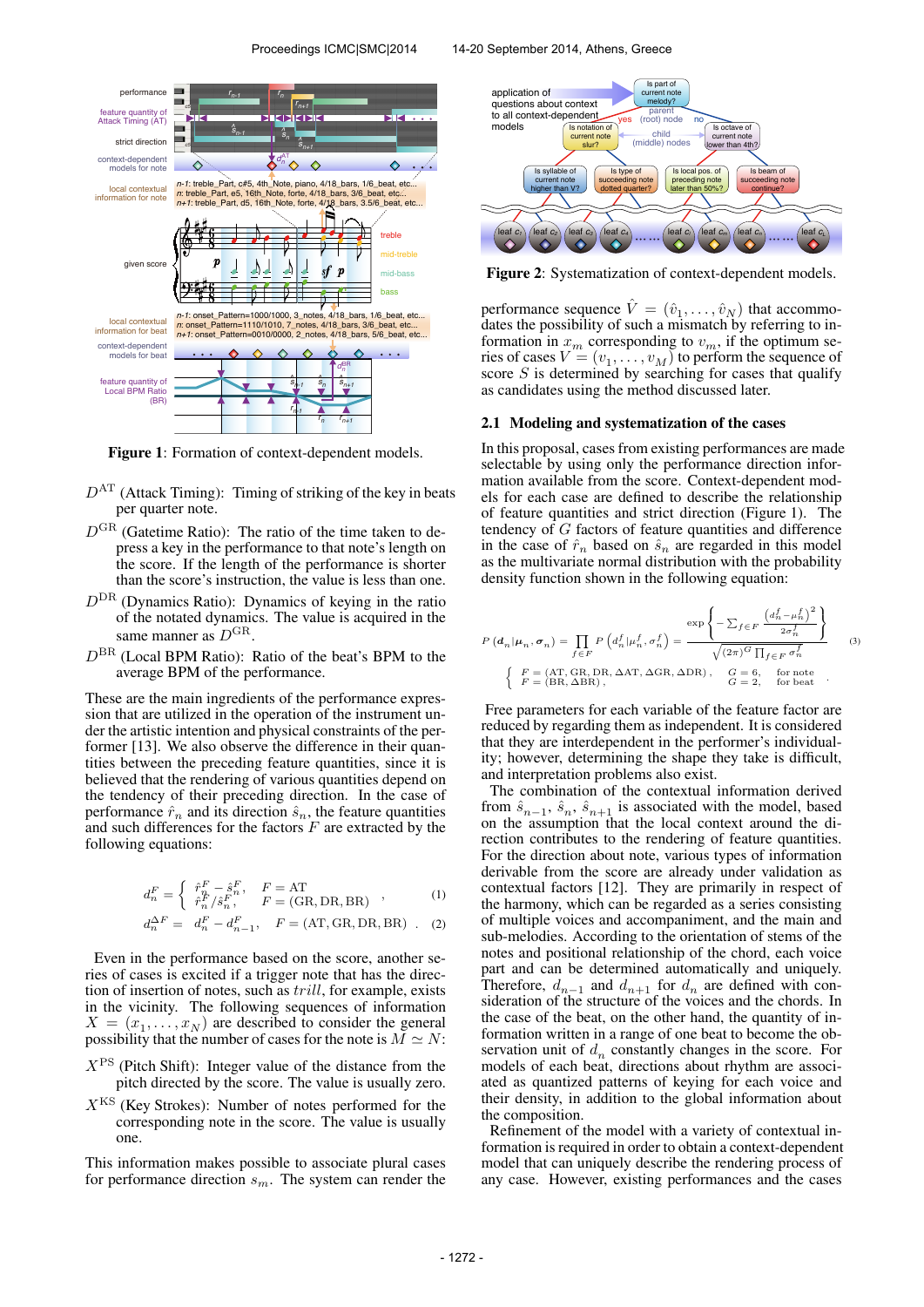

Figure 3: Decision tree backing-off concept.

derivable from them are limited. This means that acquiring models that are able to correlate all the contextual information is effectively impossible. A solution that systematizes the sharing rules is desirable to use as an alternative to any of the finite context-dependent models even for unseen contextual information.

By classifying all context-dependent models using treebased clustering [14], a decision-tree can be constructed (Figure 2). The structure of the tree elucidates the method by which the case can be rendered with some kind of trend in the performance by the combination of contextual information. Classified context-dependent models for each case are individually arranged at the leaf node of the terminal, and questions about the contextual information become classification criteria and are stored in each intermediate node. It is possible to reach the leaf node of the case with the most similar feature quantities by tracing the intermediate nodes of the tree structure according to each question from the root node. We believe this method effectively identifies known cases with appropriate expression for contextual information of the unknown composition.

#### 2.2 Selecting cases for rendering performance

Owing to the dependence of the optimization criteria of the tree structure on the tendencies of feature quantities and the definition of contextual information, extreme difficulty involved in acquiring the optimum tree structure to render the performance of unseen composition is an issue in the proposal. This means that the corresponding leaf node that is identified by descending the structure with reference to the contextual information is not necessarily the optimum for the performance to render. From examples of analyses obtained in our prior study [12], there is a relatively high versatility that can be commonly explained in the tendency of nodes located near the root of the tree structure. On the other hand, it can be said that nodes near each leaf are specialized in their particular trends. The target of the search for an optimum case should be a subset around the corresponding leaf, and that subset can be augmented by decision-tree backing-off [15]. Candidate cases for the search are gradually augmented from the leaf node  $c_{m,1}$ , which corresponds to the contextual information of the *mth* direction  $s_m$  of S (Figure 3).

The sequence  $V$  is assumed as optimum to render the performance of S.  $v_m$  is selected from the candidate cases  $C_m = (c_{m,1}, \ldots, c_{m,l}, \ldots, c_{m,L_m})$  that are augmented by the backing-off. If it is assumed that these selections are allowed for each of  $s_m$ , dynamic programming [16] may be applied for this search according to the principle of optimality (Figure 4).



Figure 4: Dynamic programming to select cases that constitute the performance sequence V.

The likelihood based on the feature quantities  $d_{m,l}$  that are found in  $c_{m,l}$  and the statistics of the middle node  $b_{m,l}$ are used to evaluate the suitability of selecting a case  $c_{m,l}$ for  $s_m$ . First, selection of a case  $c_{m,l}$  for  $s_m$  is evaluated by  $h_1(c_{1,l})$ . Next, selection of a pair of cases  $(c_{1,k}, c_{2,l})$  for  $(s_1, s_2)$  is evaluated by  $h_2(c_{1,k}, c_{2,l})$ . This process continues until final evaluation by  $h_{M-1,M}$ . The formulas used to obtain these evaluation values are shown below:

$$
h_1\left(c_{1,l}\right) = P\left(d_{1,l}^F | \mu_{1,l}^F, \sigma_{1,l}^F\right) = \prod_{f \in F} P\left(d_{1,l}^f | \mu_{1,l}^f, \sigma_{1,l}^f\right),\qquad(4)
$$

$$
h_m\left(c_{m-1,k}, c_{m,l}\right) = P\left(d_{m,l}^F|\mu_{m,l}^F, \sigma_{m,l}^F\right) P\left(\Delta d_{m,l}^F|\mu_{m,l}^{\Delta F}, \sigma_{m,l}^{\Delta F}\right)
$$
\n
$$
(2 \le m \le M). \qquad (5)
$$
\n
$$
\left\{\n\begin{array}{ll}\nF = (\text{AT}, \text{GR}, \text{DR}), & \Delta F = (\Delta \text{AT}, \Delta \text{GR}, \Delta \text{DR}), & \text{for note,} \\
F = \text{BR} & \Delta F = \Delta \text{BR}, & \text{for beat.}\n\end{array}\n\right.
$$

 $\Delta d_{m,l}^F = d_{m,l}^F - d_{m-1,k}^F$  are the differential quantities of each F obtained by assuming the selection of  $(c_{m-1,k}, c_{m,l})$ for  $(s_{m-1,k}, s_{m,l})$ . The search for optimum cases can be viewed as a problem of maximizing evaluation values for each direction of S in the objective function described below:

$$
J = h_1(c_{1,l}) + h_2(c_{1,k}, c_{2,l}) + \ldots + h_M(c_{M-1,k}, c_{M,l}) \to \max. \tag{6}
$$

All cases included in the tree structure can be candidates for the search, since backing-off reaches the root node finally. However, a search targeting all cases is not always necessary because the possibility that one of the cases in a position significantly distant from the correspondent leaf node in the tree structure is selected as the optimum is unlikely. Therefore, more efficient search is also considered in terms of computational cost by controlling the scale of any augmentation of candidate cases. Index value  $\theta_{m,l}$ (shown below) is used to determine continuation or termination of the backing-off, and is determined by the threshold defined in advance:

$$
\theta_{m,l} = \left(b_m^{\max} - b_m^{\min}\right)^{-1} \left\{ P\left(d_{m,1}|\mu_{m,l}, \sigma_{m,l}\right) - b_m^{\min}\right\}
$$

$$
\left(0 \le \theta_{m,l} \le 1\right). \tag{7}
$$

 $b_m^{\text{max}}$  and  $b_m^{\text{min}}$  are the maximum and minimum values among the likelihoods obtained for each intermediate node and correspondent leaf node  $c_{m,1}$ . Augmentation of candidates is restricted only to cases that are very close to the correspondent leaf node if the threshold is close to  $\theta_{m,l} = 1.$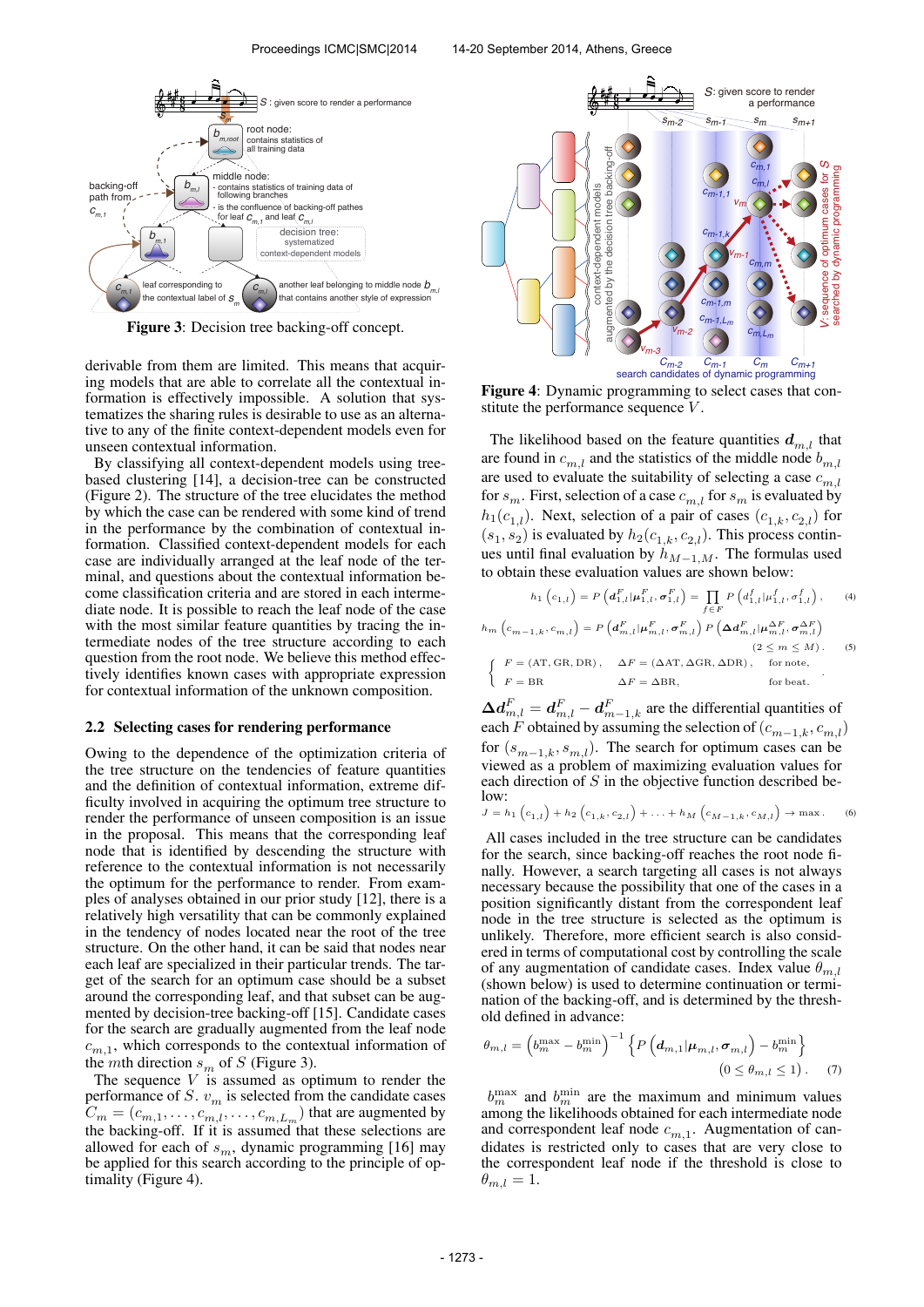

Figure 5: Concordance rate of selected cases for note.

## 3. EVALUATION OF THE SYSTEM

We implemented a system for performance rendering based on the proposed method and evaluated the rendered performances from plural terms. Datasets used for the training of context-dependent models were obtained from a database <sup>1</sup> created by musical dictation of the waveforms of a number of virtuosi's piano solo performances on specific MIDI sound generators. The database contains such data related to note and beat converted to the format described above. Directions of the scores were converted to the data that are associable with performance expression by using MusicXML.

## 3.1 Objective evaluation

In order to verify the effectiveness of the decision tree backing-off method, a number of performances with cases selected by differently scaled backing-off were rendered. The scale of the cases to augment as candidates to search was controlled by the criteria shown in Equation (7). The score used to render the performance here is unified to "W. A. Mozart's Piano Sonata, the first movement of K. 279, (treble voice part)," which is unseen in all the data in the datasets displayed in the Table 1 that are used to train context-dependent models.

For reference assuming a search for all cases of the training data, the matching rates of the cases at the conditions of varied search ranges were examined. The results for note are shown in Figure 5, while those for beat are shown in Figure 6. These figures show that the results of selection in any dataset were exactly matched with the results of "search for all cases," even when the candidates being searched for were limited to only cases from 20% to 50% of all those that are close to  $c_{m,1}$  in the decision tree. It can be seen that the cases that are actually effective for any direction are few; thus, effective selection of the case with the optimum expression for such direction from among them should be regarded as important. Decision tree backing-off is a method that allows optimized search of such cases by reducing the number of candidates that need to be examined to find the optimum case for rendering the performance of the unseen direction.

Figure 6: Concordance rate of selected cases for beat.

Figure 7 shows the trajectories of the feature quantities for each factor rendered by G(1). In general, similar trends are obtained in terms of each search range. However, for the w/o backing-off condition, there are many cases that fluctuate in the direction opposite to the other conditions and have variations that appear to ignore the trend of all the others. This is a comparison without the correct sequence; however, in general, it is unlikely that such significant local variations without continuity engender naturalness in the performance. The efficacy of introducing decision tree backing-off can also be confirmed from the fact that these strange variations are fixed even in a relatively small augmentation of the search range such as  $\theta_{m,l}^{\text{note}} > 0.9$  in note, and  $\theta_{m,l}^{\text{beat}} > 0.2$  in beat.

The trajectories of the feature quantities for each factor rendered by  $P(1)$ ,  $P(2)$ , and  $P(1+2)$  are shown in Figure 8. Between these results, the dependence on the combination of the composition and its performer, which is used as the data for training of context-dependent models, is also clear. It can be seen that the tree structure of the models can capture the characteristics of the rendering process of the performance in such combinations. To obtain desirable results for the rendering of unknown compositions, consideration of not only the combination of compositions to train models, but also the difference in characteristics depending on the performer is required. However, clear generalization of the combination and the appropriate amount of training data is difficult to obtain solely from the combination of composition and performer available here. Validation using a context-dependent model separately trained by the combination of cases obtained from a variety of performances is needed.

## 3.2 Subjective evaluation

In order to verify the musical aspects of the performances rendered by the system, they should be evaluated by human listeners. For this evaluation, three performers' models were trained with the data described below:

C-A: F. Chopin's Etude Nos. 3, 4, 23; Mazurka No. 5; Nocturne Nos. 2, 10; Prelude Nos. 7, 20; and Waltz Nos. 1, 3, 9, 10, performed by V. Ashkenazy.  $N^{\text{note}} =$ 12092,  $N^{\text{beat}} = 2566$ .

<sup>1</sup> CrestMusePEDB ver. 2, <http://www.crestmuse.jp/pedb>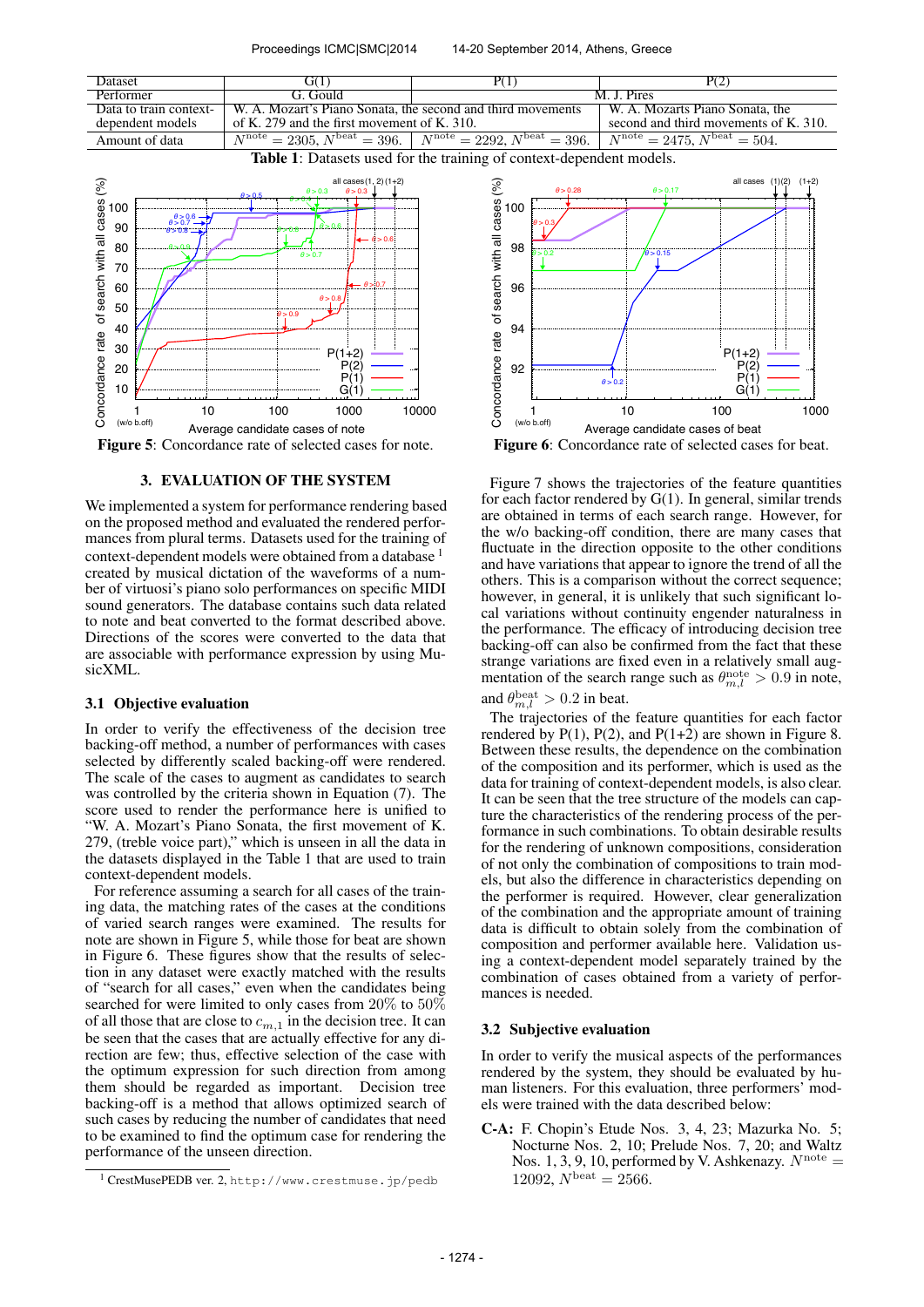

Figure 7: Feature quantities in performances rendered by  $G(1)$ , for each search range of cases.

- M-G: W. A. Mozart's Piano Sonata, all movements of K. 279 and the first movement of K. 310, performed by G. Gould.  $N^{\text{note}} = 3112$ ,  $N^{\text{beat}} = 537$ .
- M-P: W. A. Mozart's Piano Sonata, all movements of K. 279, K. 310, and K. 545 and the second and third movements of K. 331, performed by M. J. Pires.  $N^{\text{note}}$  $= 13703, N^{\text{beat}} = 2613.$

Seven compositions that were not included in the training data and have irrelevant musicality were used for rendering. Twenty participants who were chosen without regard to any professional experience playing musical instruments, evaluated them in five phases. The results obtained for the entire evaluation and metrics used are shown in Figure 9(a). The results obtained by transferring only feature quantity on notes or beats are also shown for reference. Figure 9(b) shows the results evaluated for each composition.

In general, the results obtained are good, as evidenced by the overall evaluation shown in Figure 9(a) having an approximate value of four. These values are generally higher than those obtained for the condition in which only feature quantities related to note are transferred, but the trend is also seen to follow the results for the condition in which only the feature quantity related to beat is transferred. In the M-P model, there is a large bias relative to the contribution to the quality of the performance between each limited transcription condition. It is not necessary for their



(d) Local BPM Ratio in  $P(1)$ ,  $P(2)$ , and  $P(1+2)$ .

Figure 8: Feature quantities in performances rendered by  $P(1)$ ,  $P(2)$ , and  $P(1+2)$ , search with all cases.

contribution to the performance to always be equal, but the tree structure of the context-dependent model of beat may not perform as well as that for notes as regards optimum for unknown compositions.

In Figure 9(b), more than half of the compositions for M-G have ratings above four. Simply using a lot of cases to construct the tree structure should not be done lightly because extension of similar cases as candidates that only result in marginal difference in the selection of a case is not desirable for search efficiency. The absolute amount of training data used in M-G is less than that of M-P, but the performances of M-G have a tendency of expression that is able to efficiently capture and transcribe their characteristics. Figure 9(b) also shows large differences in the ratings depending on the compositions in C-A. Combinations of contextual information suitable for the description of the control of expression are different in some cases, since the tendency of expression is also different from the difference in characteristics of the composition even in the case of the same performer. Constructing the tree structure by mixing a large number of such cases is unlikely to be expedient for performance rendering of a particular composition. A simple comparison is difficult because of the difference in compositions and performer, but the combination of Classical music used in M-G and M-P is able to render performances with more stable quality than the combination of Romantic music used in M-G and M-P even for compositions with irrelevant musicality.